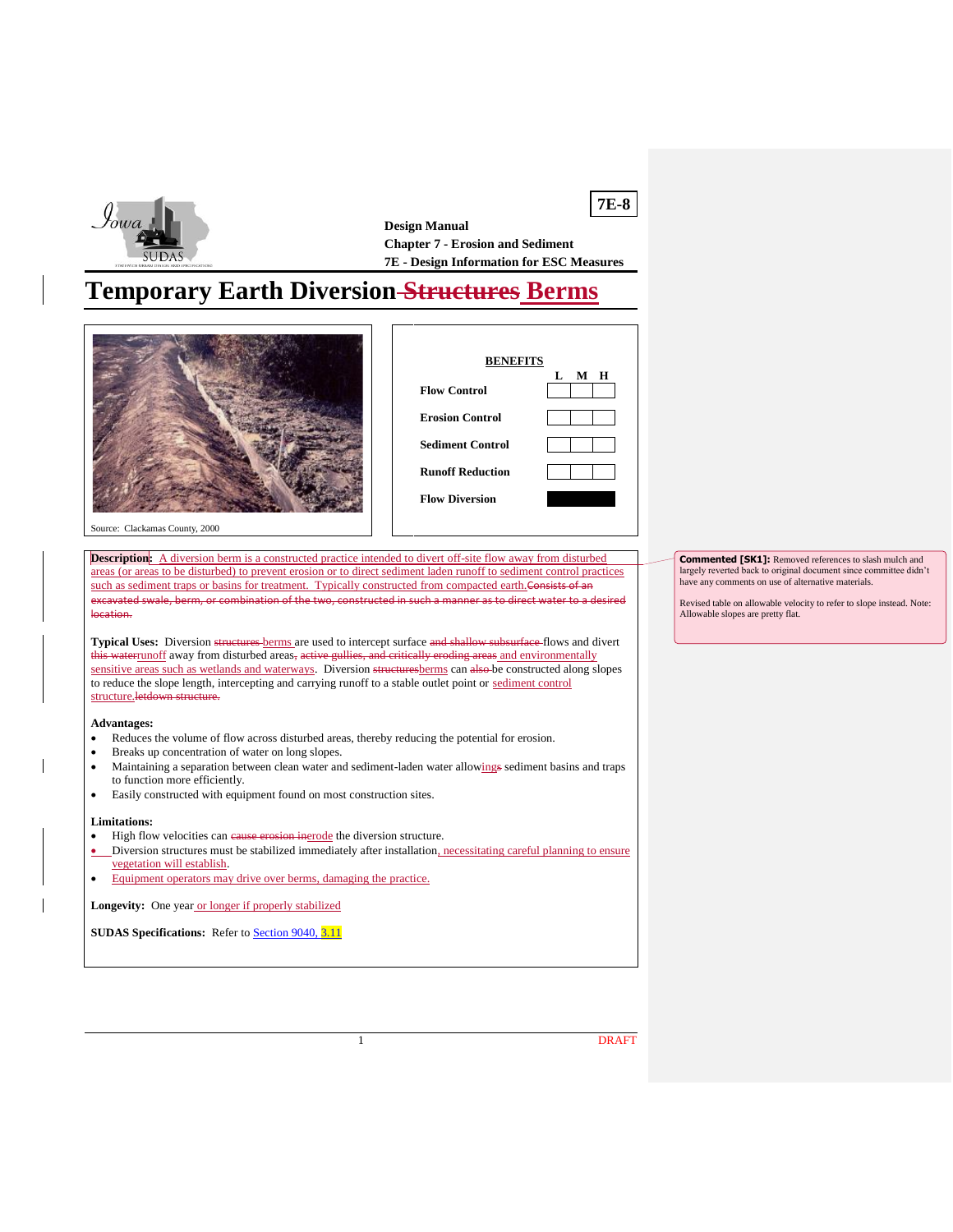## **A. Description/Uses**

Diversion Berms areDiversion structures consist of swales or berms that are used to temporarily divert water around an area that is under construction or is being stabilized. Specific applications include perimeter control, diversion away from disturbed slopes, and diversion of sediment-laden water to treatment facilities.

As a perimeter control, temporary swales and/or berms may be constructed above a large, disturbed areas to divert upstream run-on around the site. This serves several purposes. First, the amount of runoff flowing over the disturbed area is reduced, thereby reducing the erosion potential. Secondly, clean water can be separated from the sediment-laden water and can be passed through or around the site. Sediment-laden water can be directed to a sediment trap or basin for treatment. Separating the upstream runoff from the sediment-laden water allows the designer to reduce the required size of the sediment removal structure, and allows the structure to work more efficiently.

Another specific use of a diversion structure is to keep upstream stormwater off of disturbed slopes or to safely carry it down the slope. This is accomplished by constructing a swale and/or berm at the top of the slope, and conveying it to a letdown structure or stable outlet. On long slopes, diversion berms they can be constructed placed at regular intervals to trap and divert sheet flow before it concentrates and causes rill and gully erosion.

#### **B. Design Considerations**

Diversion structures should be designed to carry peak flows from the 2 year, 24 hour storm. The maximum drainage area conveyed through a diversion structure should be 5 acres.

The depth of the diversion should be based upon the design capacity, plus an additional 4 inches of freeboard. The minimum depth provided should be 18 inches. This may be provided solely by a berm or swale or may be developed with a combination of berm and swale. The shape of the diversion may be parabolic, trapezoidal, or V-shaped, with side slopes of 2:1 or flatter.

The minimum slope of the diversion structure should be sufficient to carry the design flow. The maximum slope of the diversion is limited by the permissible velocities of flows within the structure, as shown in the following tTable 7E-8.01. Since any existing vegetation will likely be destroyed upon during construction of the diversion structure, the bare surface situation should be considered for most applications or the practice should be stabilized immediately with seed and mulch, sod, RECP or other means.

**Materials:** Soil diversion berms can typically be constructed during mass-grading operations by shaping and compacting on-site soils into a trapezoidal ridge. Soils used for diversion berms should be free of roots, large rock vegetation, and not have a sand content more than 70 percent. On-site topsoil could be stockpiled as a diversion berm until it is required elsewhere on the site.

#### **2. General Guidelines:**

- a. Diversion berms should be trapezoidal in shape with a bottom width of five to seven feet, minimum height of 2 feet, and side slopes of 2:1.
- b. When possible, diversion berms should be placed away from the toe of a slope on the flattest area possible to allow concentrated flow to dissipate into sheet flow and to provide greater storage area for sediment.
- Diversion berms should not be used in areas of concentrated flows such as ditches, swales, or around pipe outlets.

**Commented [SK2]:** Eliminated area restriction – if properly designed and protected, area shouldn't be a limitation.